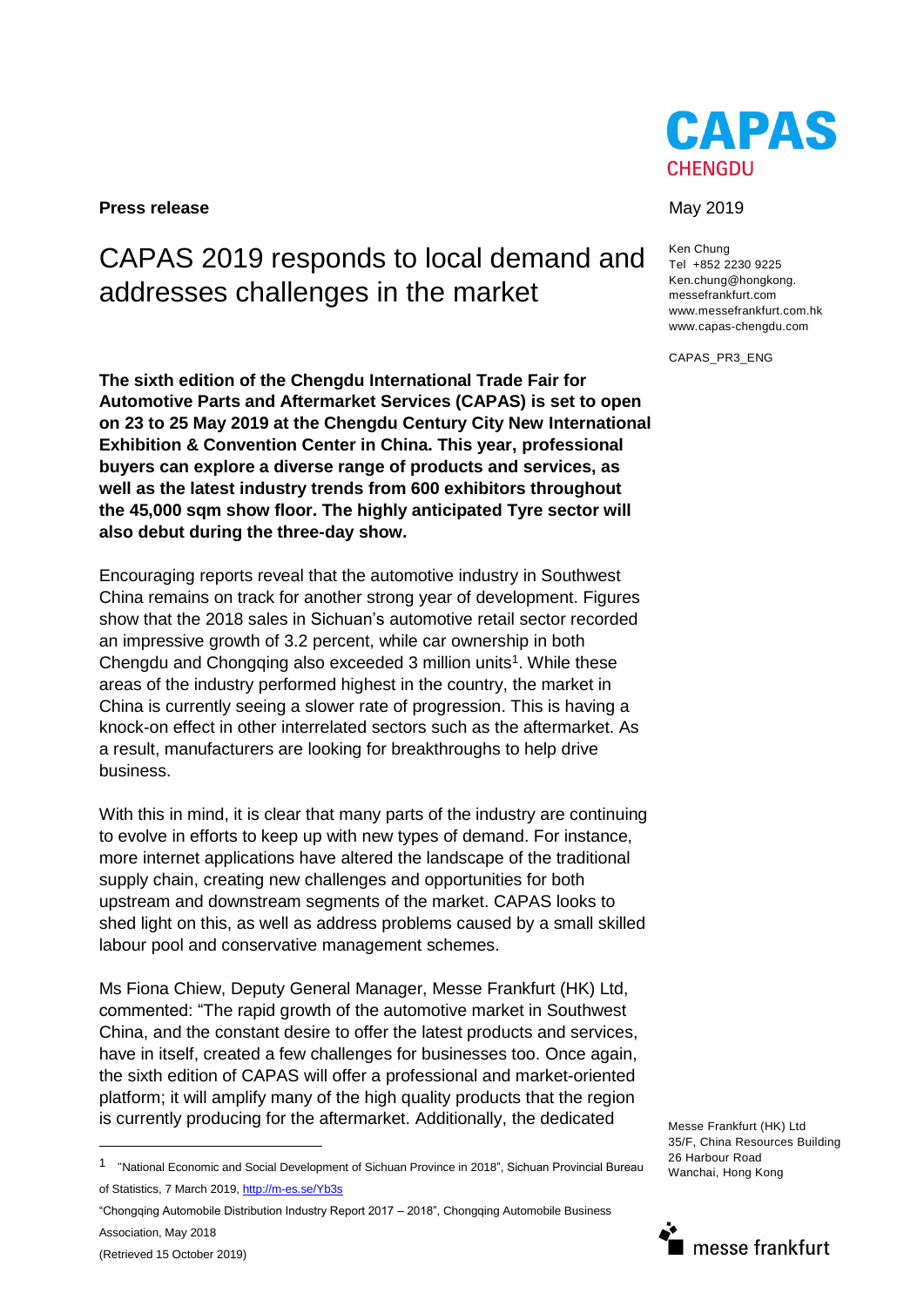fringe programme will encourage even more knowledge exchange. The events are set to cover workshop management and technical training that will enhance a business's overall operational efficiency."

## **Seven themed zones offer comprehensive coverage of the supply chain**

This year, many first time and returning exhibitors will take centre stage at one of Southwest China's most influential automotive trade fairs. These companies will display their leading and most innovative products across several new and improved zones.

Hengst Filtration System (Kunshan) Co Ltd is just one of the renowned auto parts manufacturers exhibiting at the fair. The company's Sales Director IAM, Mr Mei Chun Ming, explained: "We are a leading manufacturer specialising in high quality oil, fuel, air, and cabin air filters. Our 'Filter Master Tool Set' from the Hengst system's 'Diagnosis + Service', offer comprehensive solutions for our customers. The products we produce are geared toward distributors and repair and maintenance workshop providers. We believe that participating at CAPAS will help us expand our business into the Southwest China market more. The show will allow us to build up a broader network of local quick-fix parts distributors, chain stores and individual workshops around the region."

Elsewhere, Guangdong Junlu Technology Co Ltd, the safety and autonomous driving solutions provider, is bringing their flagship products to the show. This will include the intelligent assisted-driving system for public transportation that can accurately calculate braking distances of the car in front, millimetre-wave radar probe to determine road conditions and roadblocks, as well as smart security solutions for commercial and dangerous goods vehicles that can flag potential risks in critical situations.

The show will introduce Wuxi i-Reach Technology Co Ltd to its list of high quality companies in the Tyre sector. Wuxi I-Reach Technology Co Ltd will highlight their Sealant Tyre and related technologies. Through a variety of product demonstrations, interactive presentations and games, the company explains how their Sealant Tyres can enhance road safety by preventing tyre damage, especially when driving over sharp debris at high speeds.

With more and more digital advancements filtering into the automotive industry, companies based along distribution channels are now able to access information quicker and more efficiently. Auto repair workshops are just one of the sectors that have already benefited from these developments. As such, CAPAS aims to reinforce this by introducing the **Repair, Supply Chain & Chain Stores zone.** The area will bring together exhibitors who are currently utilising new business models in the ever-changing aftermarket. It will gather renowned companies such as Auto Parts Cloud, Casstime, Jufeng, Mancando, Yunnan Express and Zhongtu. The zone will become an integrated area for repair workshop owners to source technologies for supply chain management, ecommerce services and data management solutions.

CAPAS Chengdu, China, 23 – 25 May 2019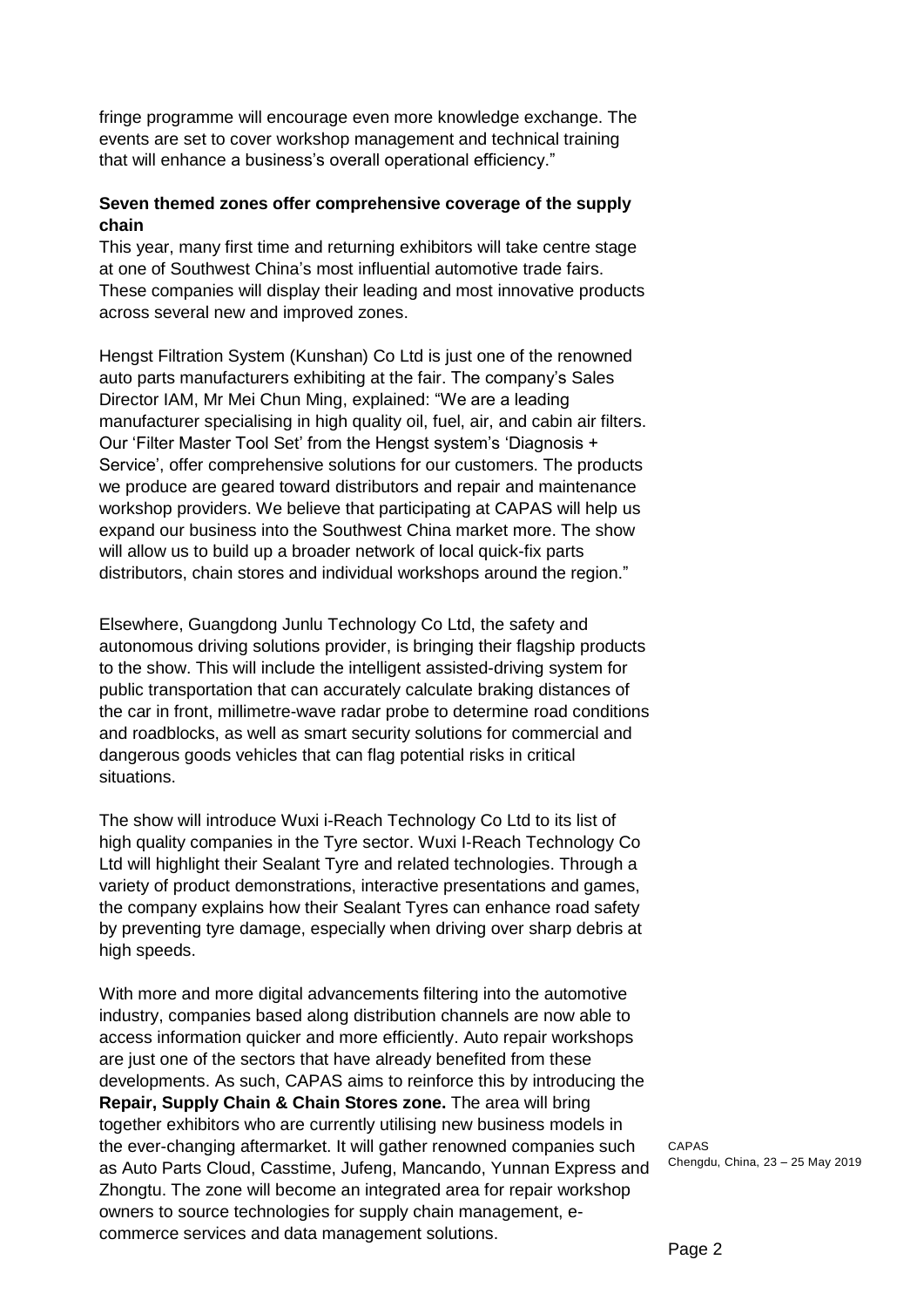For example, Casstime Technology Co Ltd will present their two core products including Cassmall and their data-driven workshop management system. Mr Jiang Yongxing, Chief Executive Officer, said: "This year, we decided to join the fair as we see great potential in the Southwest market. Through the show, we wish to build a strong network of auto parts suppliers and auto repair companies in the region."

### **Concurrent events highlight the region's trending topics**

As a response to the unique market needs in Southwest China, CAPAS has devised a tailor-made fringe programme. This year, the events will delve into the promising local aftermarket, the new energy vehicle sector, as well as offer business matching to build upon the region's automotive manufacturing hub.

For example, **The Southwest Automotive Aftermarket Summit 2019** has already become one of the most highly anticipated events at this year's show. Speakers at the conference are set to discuss the transforming aftermarket and its future, as well as the associated opportunities and operational challenges that come with it. It will cover topics related to new policies, workshop operations, financial management and aftermarket strategies in the region.

The **Importance of Precision Operations and Systematic Marketing – An Analysis of Profit-making Models for Car Beauty Shops**

seminar will also highlight the changing landscape for repair workshops as the industry moves towards a more customer-oriented era. Providers will learn about customer service and transparency, as well as revenue management strategies to help identify the right target customer through more systematic and strategic sales planning. Attendees can come away with a greater understanding of consumer conversion rates and customer loyalty.

Based on last year's positive feedback regarding the discussion on new energy buses, the **Made in Chengdu Supply and Demand Business Matching Conference for New Energy Vehicle Products** is ready to return. The event will offer insight into the latest advancements for new energy passenger cars, vehicles for logistic use and sanitation vehicles. The matchmaking event prepares to gather buyers from the public transportation sector, as well as logistics companies, government procurement departments and airport groups from various provinces and cities across the country. A number of notable charging facilities operators and suppliers such as Accton, ChuanDian New Energy, SGCC, StarCharge, TGOOD, Winsky, YaLi Electric and Zhongjiao Xinda Qianhe New Energy will also attend the event.

Another fringe programme highlight is the **Automotive Industry Projects Presentation**. Once again, the event will convene auto leaders from major automotive manufacturing cities such as Deyang, Guang'an, Guangyuan, Leshan, Luzhou, Mianyang, Nanchong, Neijiang, Suining, Yibin and Ziyang. The event will offer tools and strategies to allow these cities to become more visible in the market and help attract investment from foreign companies, as well as other provinces in China for auto

CAPAS Chengdu, China, 23 – 25 May 2019